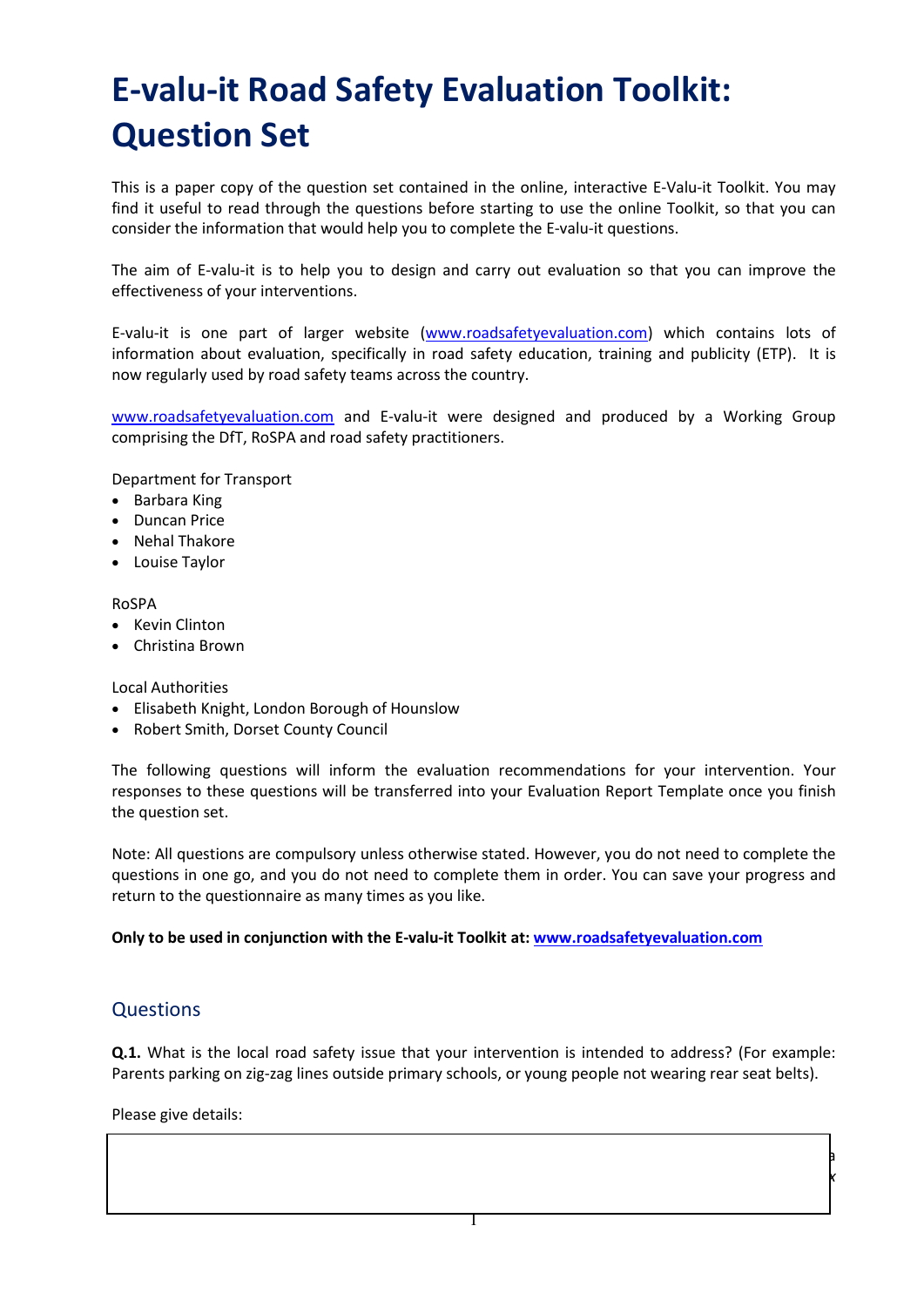| Anecdotal observation           |
|---------------------------------|
| Systematic observation          |
| Research and evaluation reports |
| Complaints from the public      |
| Local knowledge                 |
| Road casualty data              |
| Traffic speed data              |
| Traffic volume data             |
| Recorded traffic offences       |
| Demographic data                |
| <b>Public consultation</b>      |
| There is no evidence yet        |
| Other                           |
| Please give details:            |
|                                 |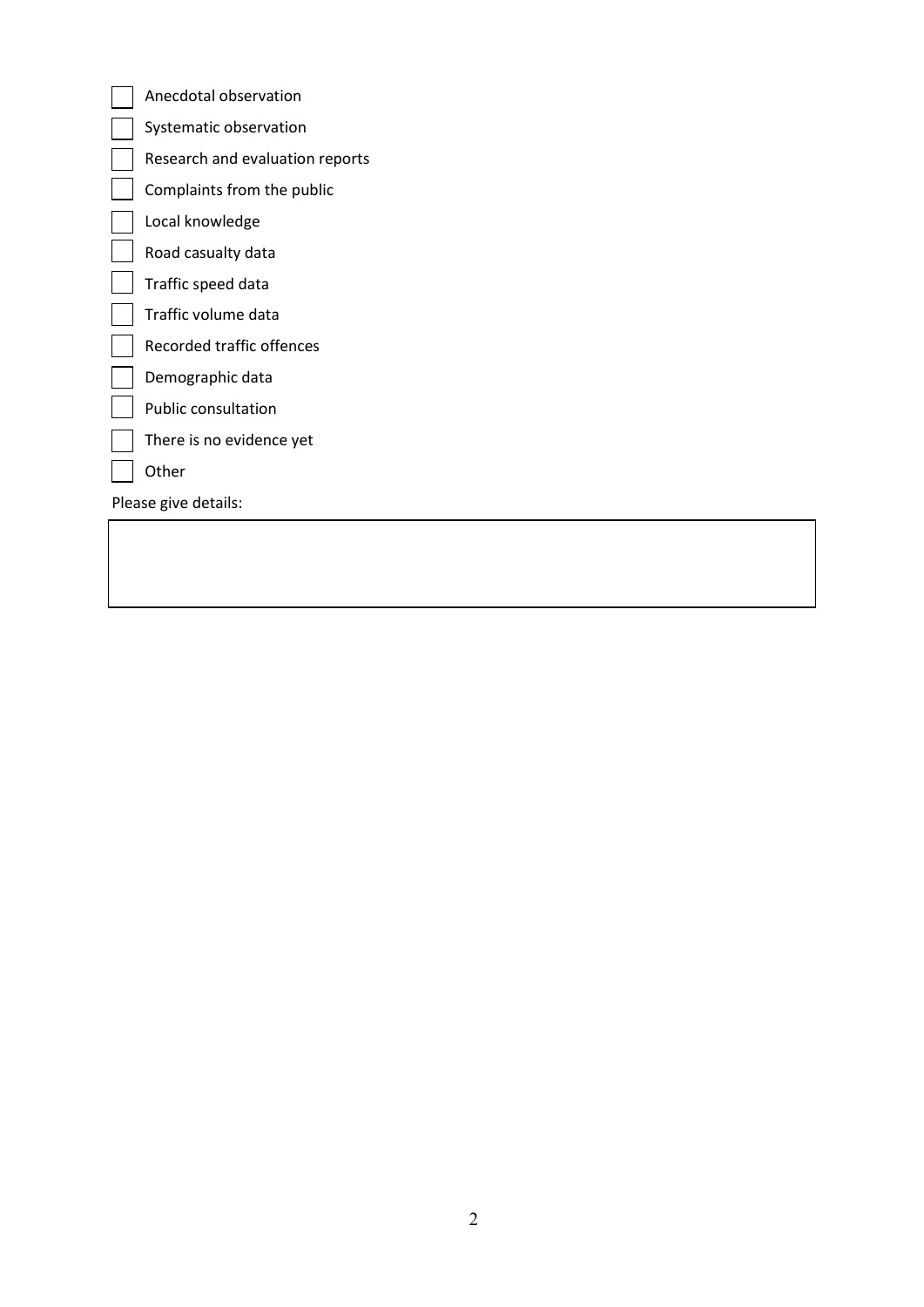Q3. What elements does your ETP intervention include? Please select all that apply and provide details of your selection(s) in the box provided.

| Large scale presentation (e.g. Theatre in education)                           |
|--------------------------------------------------------------------------------|
| Small scale presentation (e.g. Presentation to a classroom of school children) |
| Training courses (e.g. Older driver workshops)                                 |
| Stands at public events or in public places                                    |
| Poster campaign                                                                |
| Leaflet campaign                                                               |
| Web-based publicity (e.g. YouTube video clip)                                  |
| Website                                                                        |
| E-learning                                                                     |
| <b>Bus-back advertising</b>                                                    |
| Diversionary measure (e.g. Speed awareness)                                    |
| Radio advertising                                                              |
| TV advertising                                                                 |
| Cinema advertising                                                             |
| Self-selecting training (e.g. Refresher driver training)                       |
| One-to-one advice and training                                                 |
| <b>SMS</b> messaging                                                           |
| Other                                                                          |
| Please give details:                                                           |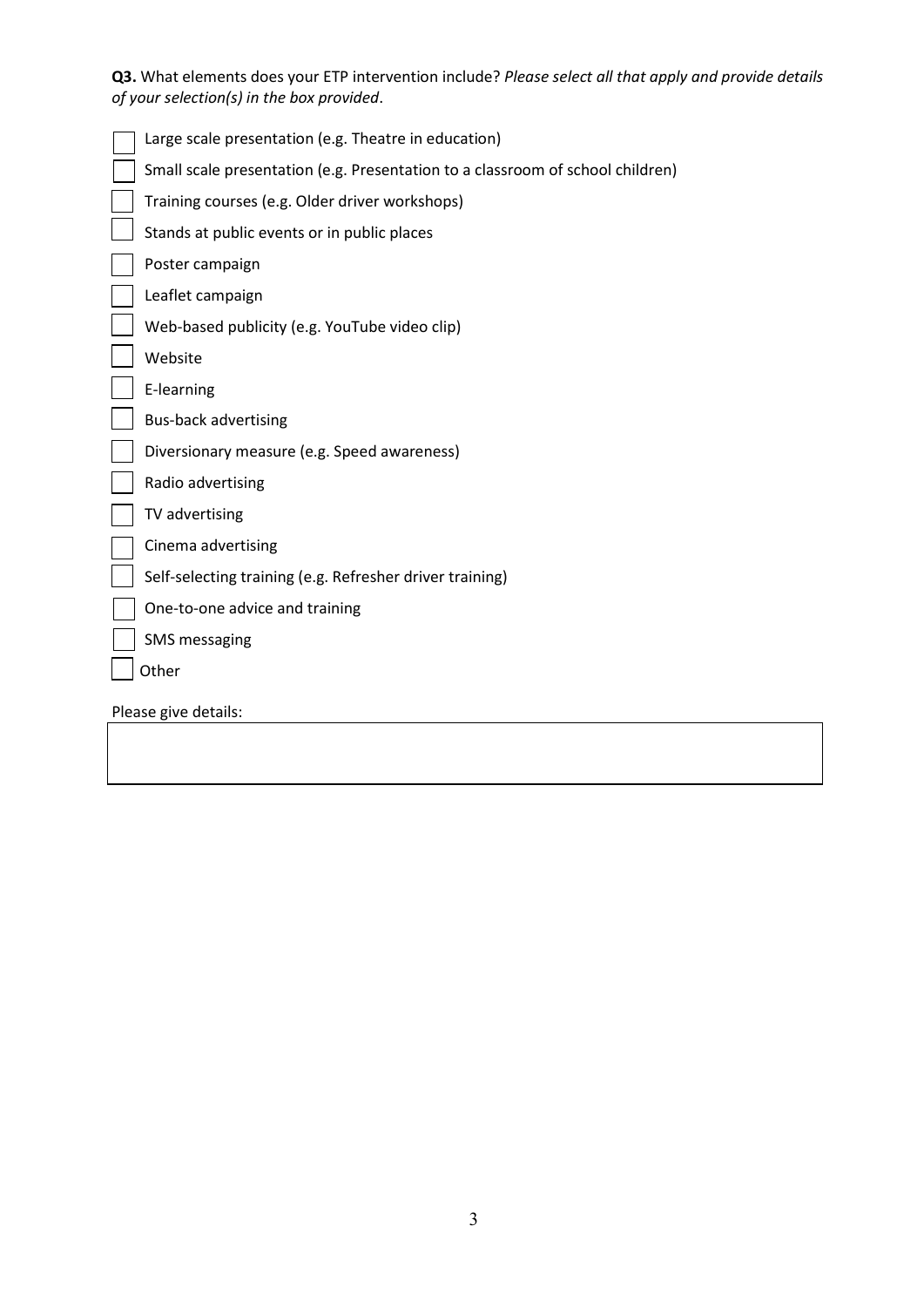Q.4. What information do you have to support your chosen intervention? (i.e. why do you think your particular intervention approach will be effective in addressing the specific issue identified in question 3?) Please select all that apply and provide details of your selection(s) in the box provided.

| Continuation of existing practice                 |
|---------------------------------------------------|
|                                                   |
| Replication of an intervention practice elsewhere |
| Research and evaluation reports                   |
| Road user audit report                            |
| Professional/expert advice                        |
| Use of scientific behavioural change theories     |
| There is no information yet                       |
| ∩ther                                             |

Please give details:

Q5. Have you identified aims for your intervention?

 $Yes$  No

Q5a. What and who do you hope to change by your intervention?

Your aim should relate to a measurable outcome. For example: Your aim could be to reduce the number of parents (the who) stopping on zig-zag lines outside primary schools (the what), or to increase rear seat belt wearing (the what) by under 25 year old passengers (the who).

Please give details:

Q.5b. By when do you hope to achieve your aim(s)? For example: A reduction in the number of parent driven vehicles stopping on zig-zag lines outside primary schools by July 2017.

Please give details: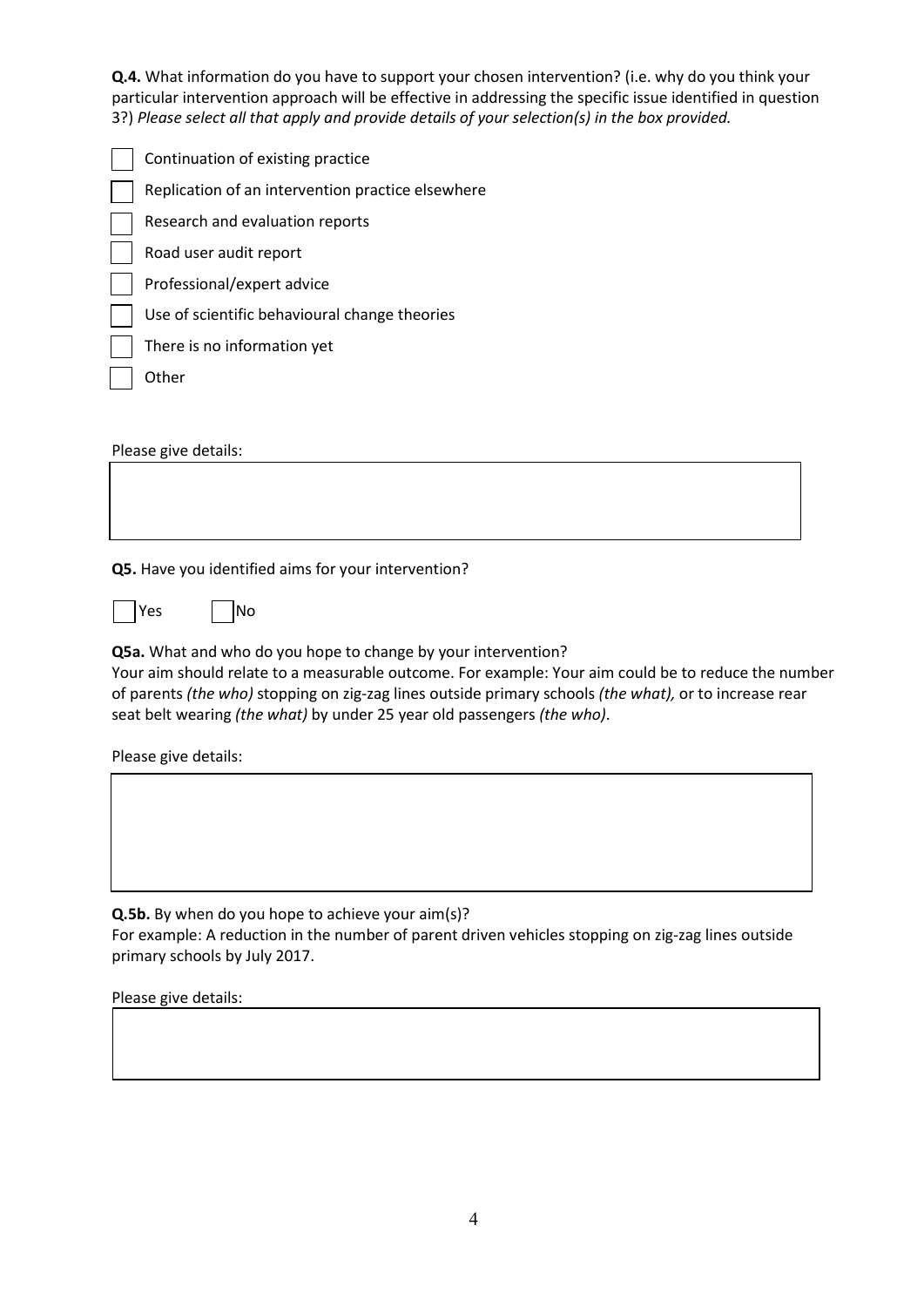Q.6. Have you identified objectives for your intervention?

lyes I INo

Q6a. Please state your objectives. Your objectives should be very specific, realistic measurable and time based, and are the 'how' of your intervention – how you intend to achieve your aims. For example: 'To increase awareness by distributing a leaflet to 200 parents on the reasons why they should not park on the zig-zag lines'.

Q7. Is your ETP intervention delivered in conjunction with: (Please select all that apply).

Engineering interventions

Enforcement interventions

Not delivered in conjunction with engineering or enforcement interventions

Q8. Does your intervention consist of a single type of intervention or is it a programme of interventions? (please select one)

Stand-alone intervention (e.g. just bus-back advertising)

Programme of interventions (e.g. bus-back advertising as well as radio advertising)

Q9. Approximately how many people will be exposed to your intervention? For example: 1000 16- 18year olds attended a workshop on seatbelt wearing. (Please enter number)

Don't Know

Don't Know

Q10. Of those, how many do you expect to influence? For example: 200 of the 1000 who attend, will alter their seatbelt wearing behaviour (Please enter number).

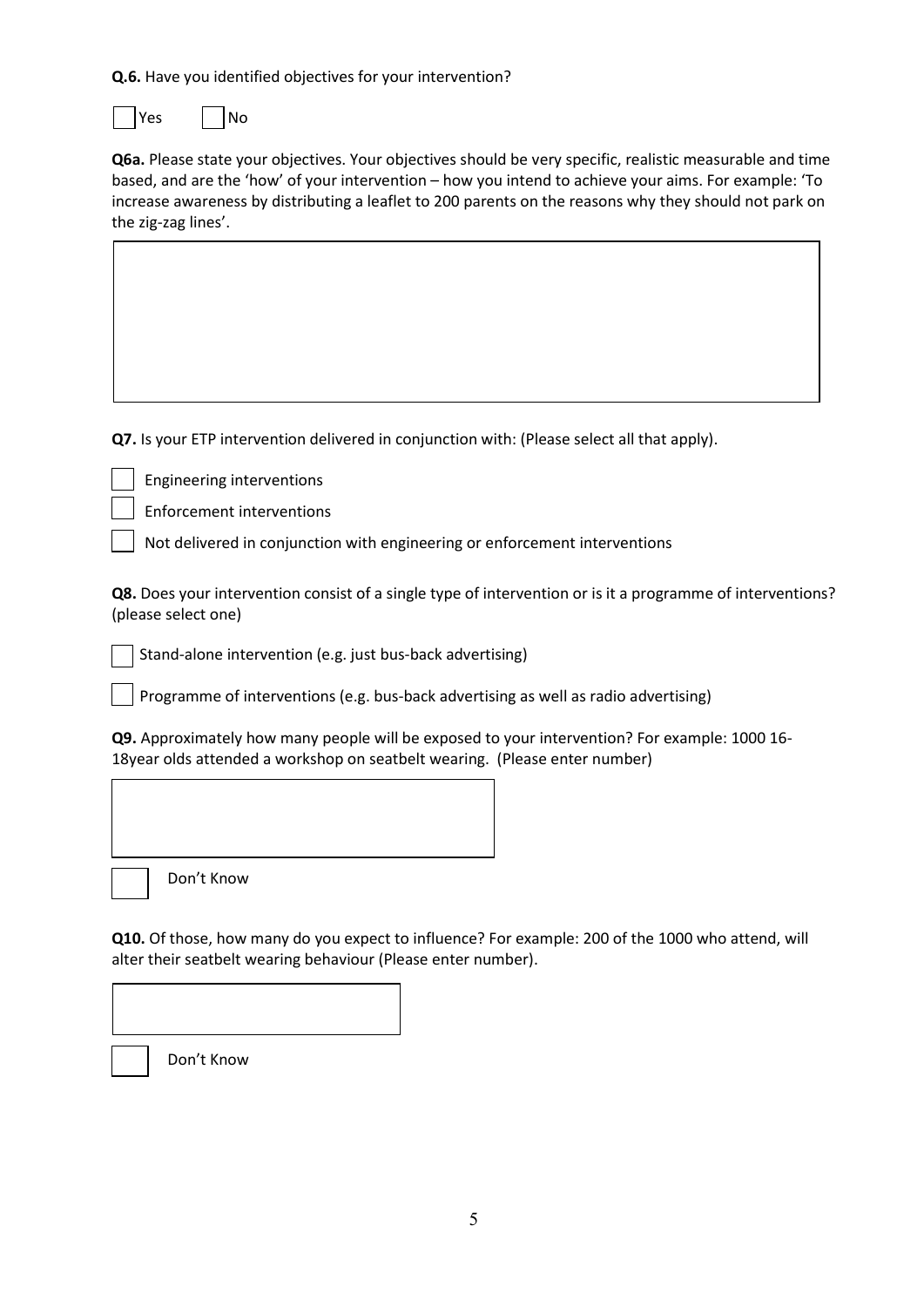## Q11. Start date of the intervention: (dd/mm/yy)

Q12. End date of the intervention: (dd/mm/yy)



Q13. What do you expect the total financial cost of the intervention to be? (Where possible, this cost should include staff time.)



Don't Know

Q13a. What proportion of the total budget for the intervention are you expecting to spend on its evaluation? (Please select one)

Zero % 1-4 % 5-10 % More than 10% Don't Know

Q14. What is the purpose of the evaluation? (Think about what you intend to use the results for). (Please select one)

To improve the intervention

To show the effectiveness of the intervention

Both

Q15. What stage are you at in delivering your intervention? (Please select one)

| $\sqrt{\frac{1}{2}}$ Planning |
|-------------------------------|
| Planned but not delivered     |
| $\Box$ Delivering             |
| $\rfloor$ Delivered           |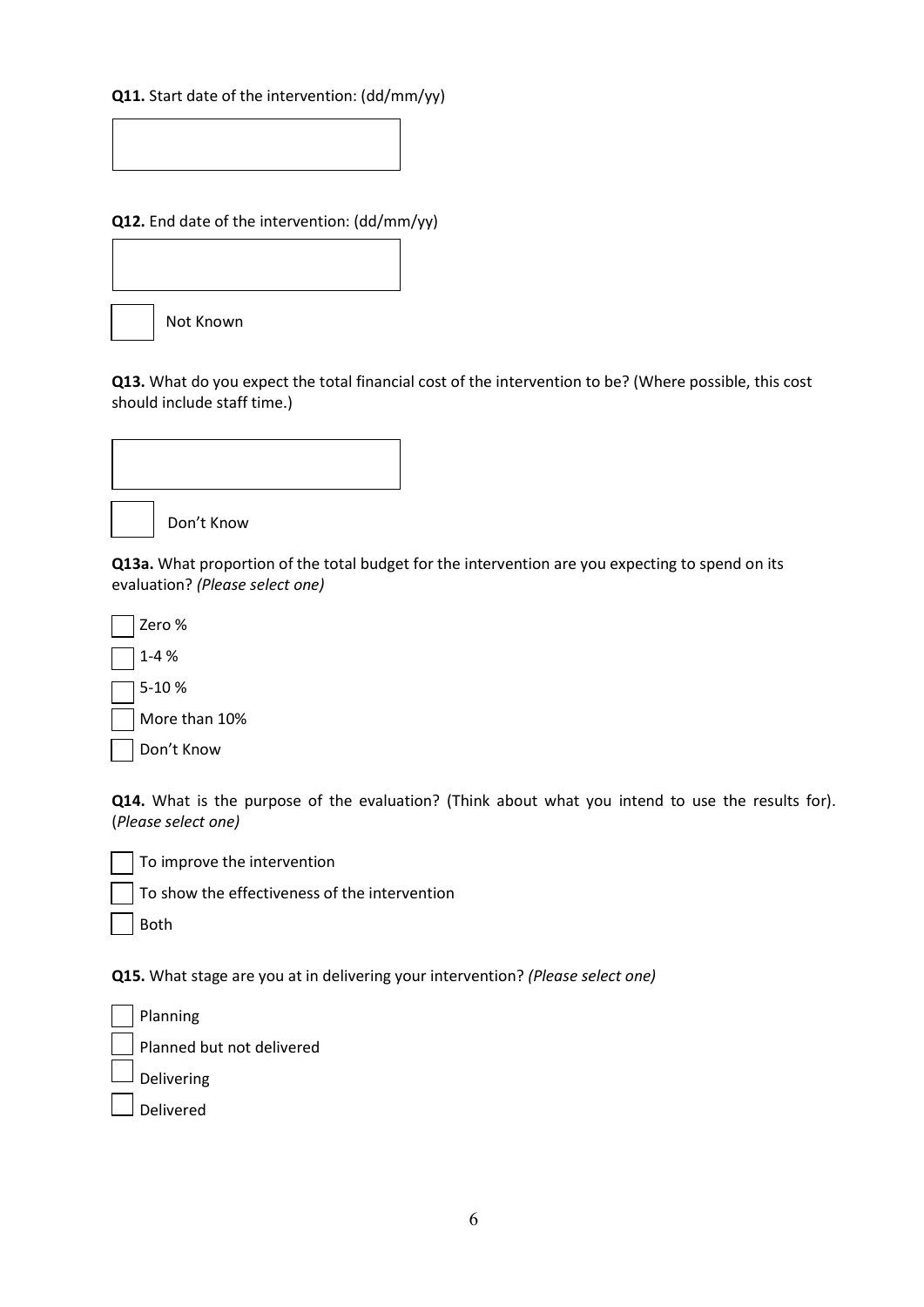There are three ways to measure progress towards your aim. Please read through the following options and use it to inform your answer to Q.16.

In the example below the aim of the intervention was: To reduce the number of parents stopping on zig-zag lines outside primary schools. The objective was: To increase awareness by distributing a leaflet to 200 parents on the reasons why they should not park on the zig-zag lines.

#### Example

Monitoring indicator: This is a way to track what you did in the intervention. For example: The number of parents who receive leaflets about not stopping on zig-zags.

Short-term Outcome: This is when you test for immediate change as a result of your intervention (i.e. at the end of the intervention, a few days or weeks after the intervention). For example: Are parents more aware of the reasons for not stopping on zig-zags?

Long-term Outcome: This is when you test for long-term change as a result of your intervention (i.e. months or years after the intervention). For example: The comparing the number of parents stopping on zig-zags before and after distributing the leaflet.

Q16. How do you intend to measure progress towards your aim(s)? (You can select more than one)

Monitoring Indicator

Short-term Outcome

Long-term Outcome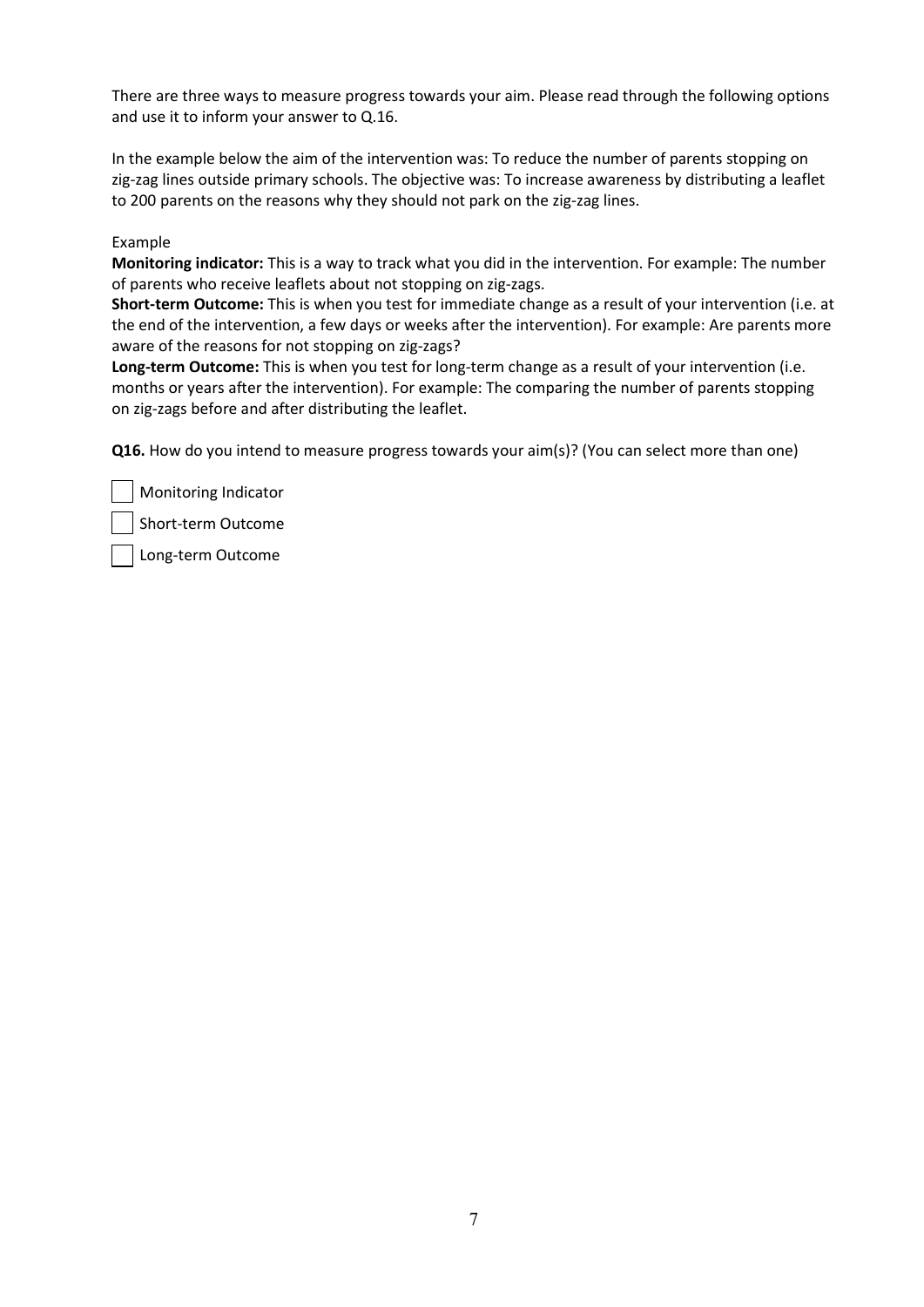Q16 (1a). Please describe what you would like to monitor: For example: Number of parents who return a slip to say that they have received and read the leaflet.

Q16 (2a). What short-term outcome(s) would you like to measure? (You may choose more than one).

Knowledge (has your audience learned anything?)

Attitudes (have the audience's attitudes changed?)

Intended behaviour (do the audience plan on acting differently in the future?)

Other

Please give details:

Q16 (2b). How will your short-term outcome measure(s) demonstrate if you have met your objectives? For example: Measuring parent's knowledge about the reasons why they should not stop on zig-zags will demonstrate whether the objective to raise awareness of these reasons has been met.

Q16 (2c). Will you collect any before measurements of your short-term outcome? For example: Before they received the leaflet, how much did parents know about the reasons for not stopping on the zigzags? Even if you are currently delivering or have already delivered the intervention you can still collect some form of before measurement.

Yes  $\longrightarrow$  Skip next question (16.2d) No

Q16 (2c.1). Please state why you will not be collecting any before measurements.

Q16 (2d). By how much do you hope to change the situation you are measuring in the short-term outcome? For example: A 20% improvement in parent knowledge on the reasons for not stopping on the zig-zags.